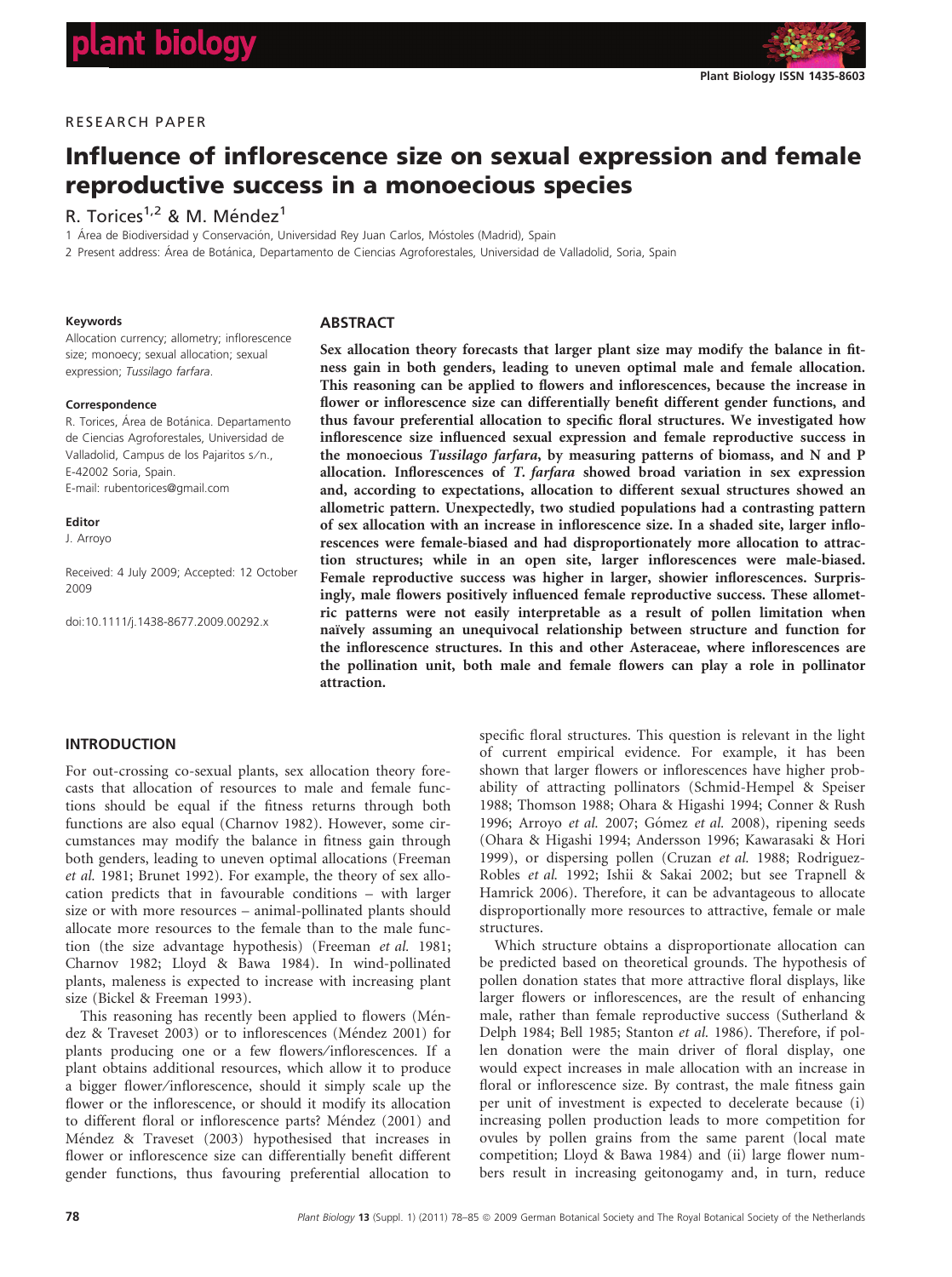pollen available for out-crossing (Harder & Barrett 1995; de Jong 2000). However, female fitness gain per unit of allocation is assumed to be linear (Brunet 1992). Indeed, the sex allocation theory predicts a disproportionate increase of female allocation with increasing display size for out-crossers (Klinkhamer et al. 1997). Mating system will also affect the pattern of sex allocation in relation to inflorescence size because it will affect fitness gain differentially in each gender. In selfing plants, less allocation to male function and to attraction structures is expected (Charlesworth & Morgan 1991). Nevertheless, allocation to attraction structures should be high if selfing is mediated by pollinator visits (Lloyd 1987).

One potential problem in determining reproductive allocation to flowers is the choice of the most appropriate allocation currency (Goldman & Willson 1986; Stanton & Galloway 1990; Charlesworth & Morgan 1991). Different currencies may yield different allocation patterns (Lovett Doust & Harper 1980; Ashman & Baker 1992; Carroll & Delph 1996; Méndez & Traveset 2003). To the greatest degree possible, sexual allocation should be assessed in several currencies (Goldman & Willson 1986).

Previous studies (Méndez 2001; Méndez & Traveset 2003) have confirmed the occurrence of changes in allocation to floral or inflorescence structures with changes in flower or inflorescence size. In this paper, we investigate the effects of inflorescence size on sexual expression and female reproductive success in the monoecious species Tussilago farfara, by measuring patterns of biomass, and N and P allocation to inflorescence structures. Monoecious species, where female and male unisexual flowers are on the same plant, are suitable models to test the predictions of sex allocation theory because gender can be continually modified and easily measured with female and male relative flower production (Fox 1993; Méndez 1998; Sarkissian et al. 2001). We addressed the following specific questions: (i) How much variation in sexual expression is present at the inflorescence level? (ii) Do sexual expression and allocation to attractive versus primary sexual structures change with increasing inflorescence size? (iii) Do allocation patterns differ when different allocation currencies (biomass, N or P) are utilised? and (iv) How are allometric variations in sexual expression related to female reproductive success?

#### MATERIAL AND METHODS

#### Species and study sites

Tussilago farfara L. (Asteraceae) is a perennial rhizomatous herb frequent on stony soils, but preferring clayey and loamy soils. Each ramet bears a rosette of leaves and, in reproductive individuals, one to more than 10 inflorescences. In our populations, the number of inflorescences per ramet ranged from one to  $14 \pmod{7-9}$ ; Norena) and one to  $12$ (mode: 3; Saús). Inflorescences are solitary heads (capitula) on scapes with achlorophyllous scales. Heads produce two kinds of flower: inner, tubular flowers that are functionally male, and four or five rows of outer, female ray flowers, which have a narrow ray (Nordenstam 2007). Fruits are unilocular, one-seeded and indehiscent, as it is common in Asteraceae (Nordenstam 2007).

Flowering in northern Spain occurs between January and May, before the leaves expand. Heads open centripetally, from outer to inner rows, so they are protogynous (Burtt 1961). The species is mainly visited by Hymenoptera (Wild et al. 2003). It has been considered to be strictly xenogamous (Fryxell 1957; Bostock & Benton 1979; Wild et al. 2003) but contradictory data exist (Wild et al. 2003). Pollen–ovule ratio per head averaged  $434 \pm 304$  (n = 20) in Norena and  $397 \pm 212$  (n = 20) in Saús, suggesting facultative autogamy to facultative xenogamy (Cruden 1977). A pilot study (results not shown) in our study sites indicated both self-compatibility and the possibility of autogamy.

After seed dispersal, the inflorescence dies, and thereafter the rhizome system becomes fragmented (Ogden 1974). Rhizomes can grow 1 m or more from their initiation point before developing the first aerial structures (Ogden 1974). Recently, it was shown that in two studied plots in Germany there were only two and three genets, although each of them was split into morphologically independent clonal fragments (Pfeiffer et al. 2008). Although the inflorescences sampled for the present study were at least 1.5-m apart, they probably contained a small number of genets (see Pfeiffer et al. 2008).

Two populations were sampled in northern Spain in 2004: Noreña (UTM coordinates: 30TTP71, 200 m asl) and Saús (30TTP80, 420 m asl). Plants grow on the verge of local roads. Substrate in Noreña has more gravel and a low plant cover, with Salix atrocinerea and Viburnum opulus as dominant species. In Saús, the verge had a closed canopy of Acer pseudoplatanus and an understorey with 100% plant cover, dominated by grasses and two herbs, Primula vulgaris and Helleborus viridis.

# Variation in phenotypic gender and its relationship with resource availability

In each population, from 22 January to 17 March 2004, flower number was counted in 80 flowering heads, belonging to different ramets. Phenotypic gender, i.e., the relative investment of an individual in male versus female function (Lloyd 1980), was estimated by the index G of femaleness using the formula (Lloyd & Bawa 1984):

$$
G = d_i/(d_i + l_i \cdot E); E = \sum d_i / \sum l_i
$$

where  $d_i$  is a measurement of female investment (number of female flowers, in our case),  $l_i$  is a measure of male investment (number of male flowers, in our case), and E is an equivalence factor, which measures the ratio of investment in female and male structures in the whole population. G varies from 1 (complete femaleness) to 0 (complete maleness) (Lloyd 1980; Lloyd & Bawa 1984).

We studied whether phenotypic gender was related to resource availability, estimated as scape dry mass and as percentage of total non-structural carbohydrates (TNC) in rhizome samples. At each site, we harvested 40 inflorescences approaching anthesis, from 22 January to 7 March 2004, together with a portion of 4 cm of the rhizome immediately below each inflorescence. Inflorescences (heads and their scapes) were oven-dried as described in the next section. Rhizomes were oven-dried at 60  $^{\circ}$ C for 72 h and then finely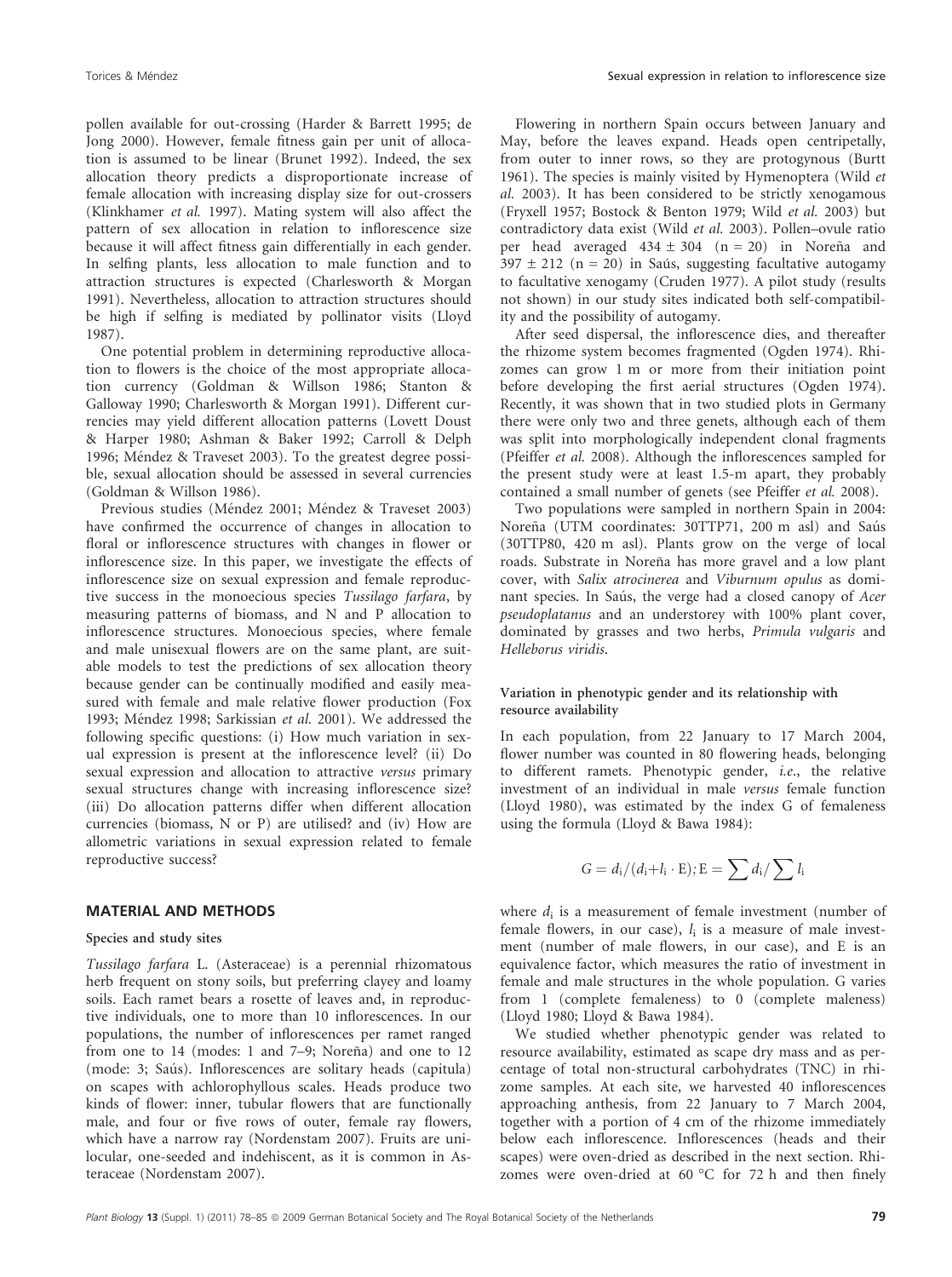ground. Carbohydrates were extracted from 20 mg of dried rhizome. We analysed the soluble and non-soluble fraction of TNC using the perchloric acid/anthrone method (Morris 1948). The anthrone technique has been frequently used to analyse carbohydrates in storage organs (i.e., Salsman et al. 1999; Olano et al. 2006). Results were expressed as percentage (w⁄w) carbohydrates. Relationships between carbohydrate percentage or scape dry mass and the femaleness index G were studied using correlation analysis.

# Allometric variation in allocation to primary sexual and attraction structures

The inflorescences harvested as described in the previous section were also utilised to study variation in allocation to primary sexual and attraction structures in relation to inflorescence size. We used scape dry mass as a surrogate of inflorescence size to investigate the allometric variation in sex allocation. Scape dry mass was chosen as our estimate of inflorescence size because, in general, it showed strong correlations with dry mass of the rest of inflorescence structures in both populations (Torices R. & Méndez M., unpublished data). We measured the following inflorescence traits: (i) length, including both aerial and subterranean parts, to the nearest 0.1 mm; (ii) number of female and male florets; and (iii) dry mass of ovaries and rays in 50 female flowers per head. All structures were oven-dried for 2 days at 60 °C and weighed to the nearest 0.1 mg. Total N and P were determined, after micro-Kjeldahl digestion, in a Skalar segmented-flow nutrient autoanalyser (Skalar Analytics, Breda, The Netherlands).

Following Méndez (2001), allometric variation was studied for two components of sexual expression: (i) allocation to male versus female structures and (ii) primary sexual (male flowers plus ovaries) versus attraction (rays of female flowers) structures. The comparisons were made using regression of the two variables: female and male structures or primary sexual and attraction structures, against each other (Méndez 2001; Méndez & Traveset 2003). In each comparison, we used dry mass, and N and P as allocation currencies. The number of male and female flowers was also used in the comparison of male versus female structures. We utilised type II regression or RMA (Reduced Major Axis) on log10-transformed variables (LaBarbera 1989) and tested whether the slope of the regression significantly departed from 1 using a t-test (Zar 1999). Slopes of non-significant regressions  $(P > 0.05)$  were not analysed.

#### Effects of inflorescence traits on female reproductive success

To study how the variation in inflorescence traits influenced female reproductive success, we marked 40 inflorescences in each population from 3 February to 17 March 2004. Inflorescence traits considered were number of male and female flowers, head diameter (to the nearest 0.1 mm), scape length (to the nearest 0.1 mm), ray length (estimated as mean value of ten rays per head to the nearest 0.1 mm), number of scapes, and femaleness index G. After flowering, heads were bagged to prevent seed dispersal. We collected the ripe heads to count the number of seeds and weigh the fruits. We compared inflorescence traits between populations by means of a t-test, except for scape length, head diameter and ray length,

in which the Mann–Whitney U-test was utilised due to a lack of normality.

Female reproductive success was estimated in three ways: as the probability of an inflorescence producing fruits, as seed set, and as number of seeds. Seed set was calculated as the number of seeds divided by the number of female florets. We studied the extent to which each inflorescence trait independently explained each of these three variables using two approaches: (i) correlation analyses and (ii) hierarchical partitioning of regression analysis (Chevan & Sutherland 1991; MacNally 2000) for each population separately.

First, we evaluated the potential effect of inflorescence traits on female reproductive success by means of correlation analyses. Logistic regression was utilised to test the correlations between inflorescence traits and the probability of fruit production. Pearson correlation was utilised for the other two variables.

Second, independent variables, which were all inflorescence components, were highly correlated and thus produced multicollinearity. Severe collinearity can have important, and detrimental, effects on the estimated regression parameters (MacNally 2000, 2002; Quinn & Keough 2002). Moreover, seeking a single model may not be the most effective way of identifying variables most likely to influence variation in the response variable (MacNally 2000). A possible solution is hierarchical partitioning, which allows identification of those predictor variables whose independent correlation (i.e., independent of other predictor variables) with a dependent variable may be important, as distinct from predictor variables that have little independent effect on the dependent variable (Chevan & Sutherland 1991; MacNally 2000). The latter may still have a high, or even the highest, pair-wise correlation with the dependent variable, but this is due to joint action with other independent variables. For example, a predictor variable may have a high correlation with the response variable but much of this may be 'shared' with other variables that are correlated in a similar way, suggesting that this is not an important causal relationship. In contrast, if much of the variance is 'independent', then it suggests that an important causal relationship may be evident. For each female reproductive success measurement (probability of seed production, seed set and number of seeds), MacNally's (2002) randomisation method was used, with 500 simulations, to assess the statistical significance of the independent contribution of each inflorescence trait. All analyses were conducted using the hier.part package (MacNally & Walsh 2004) of the R statistical software (R Development Core Team. 2008).

# **RESULTS**

#### Variation in inflorescence traits

Inflorescences in both populations showed a broad range of variation in number of male and female flowers (Table 1). One of the populations (Noreña) even included inflorescences with no or few male flowers. In general, inflorescences had 10-times more female than male flowers (Table 1). The two populations differed significantly in the number of female flowers and in scape length (Table 1). In addition, infructescence production was significantly higher in Norena  $(60\%)$ than in Saús (37.5%) ( $\chi_1^2 = 4.05$ , P = 0.044).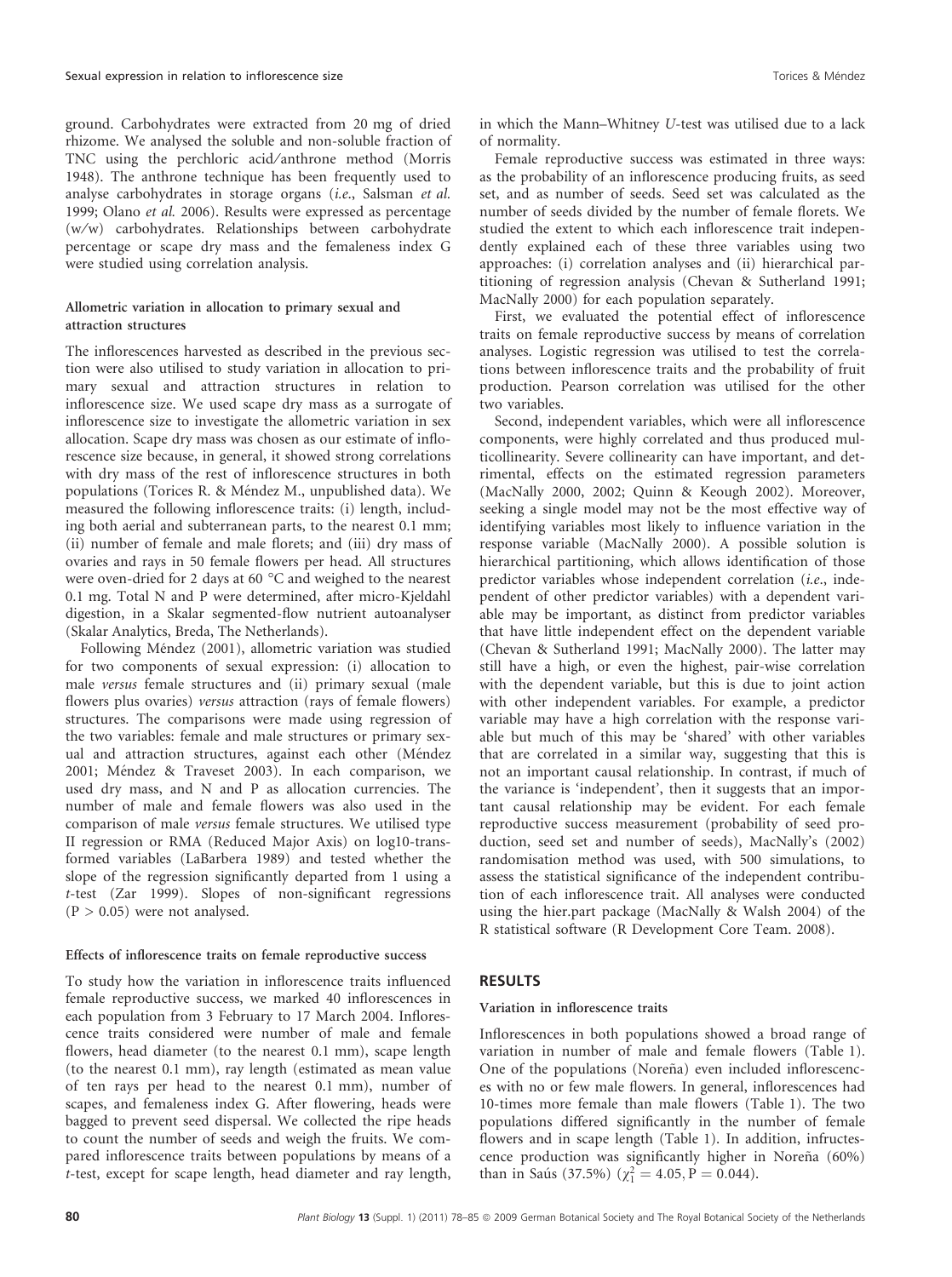|                                    | Noreña          |                |    | Saús             |               |    | test               | P      |
|------------------------------------|-----------------|----------------|----|------------------|---------------|----|--------------------|--------|
| inflorescence traits               | mean $\pm$ SD   | range          | n  | mean $\pm$ SD    | range         | n  |                    |        |
| number of male flowers             | $28 \pm 12$     | $0 - 60$       | 80 | $30 + 7$         | $13 - 50$     | 80 | $t_{158} = -1.117$ | 0.2657 |
| number of female flowers           | $267 \pm 72$    | $92 - 455$     | 80 | $300 \pm 65$     | 143-508       | 79 | $t_{157} = -3.052$ | 0.0027 |
| number of pollen grains per flower | $3846 \pm 1849$ | 1058-9090      | 20 | $4070 \pm 1942$  | 855-8438      | 20 | $t_{28} = -0.374$  | 0.7105 |
| scape length (mm)                  | $69.5 \pm 30.0$ | $17.3 - 154.2$ | 80 | $104.5 \pm 37.5$ | 33.4-228.4    | 80 | $U = 1462$         | 0.0000 |
| head diameter (mm)                 | $24.4 \pm 4.1$  | $13.2 - 32.7$  | 40 | $26.5 \pm 5.06$  | $16.5 - 36.2$ | 39 | $U = 609.5$        | 0.0955 |
| ray length (mm)                    | $10.8 \pm 0.4$  | $10.4 - 12.8$  | 40 | $10.9 \pm 2.0$   | $6.1 - 14.2$  | 40 | $U = 766$          | 0.7472 |

Table 1. Inflorescence traits of Tussilago farfara in two populations.

Differences between populations were analysed using t-tests except for scape length, head diameter and ray length, which were tested with the Mann-Whitney  $U$  test. Bold type for significant differences (P < 0.05).

# Variation in sexual expression and its relationship with resource availability

There was a broad variation in phenotypic gender within populations (Fig. 1). Nevertheless, the femaleness index G was not significantly correlated with scape dry mass (Noreña:  $n = 40$ ,  $r = -0.099$ ,  $P = 0.544$ ; Saús:  $n = 39$ ,  $r = 0.268$ ,  $P = 0.099$ ) or with TNC in rhizomes (Norena:  $n = 7$ ,  $r = 0.111$ ,  $P = 0.813$ ; Saús:  $n = 21$ ,  $r = 0.084$ ,  $P = 0.718$ ).

# Allometric variation in allocation to primary sexual and attraction structures

The allometric variation in sex expression differed between populations. In Noreña, male flower number per head increased with increasing ovary number per head, with a slope significantly  $>1$  (Table 2). In Saús, however, male flower dry mass per head increased with increasing ovary dry mass per head, with a slope significantly lower than 1 (Table 2).

Regarding primary sexual versus attraction structure allocation, in Noreña, ray allocation increased with increasing primary sexual allocation, with a slope not significantly different than one (Table 2). In Saús, an increase in dry mass, N and



Fig. 1. Femaleness index (G) in two populations of Tussilago farfara. Black bars: Noreña; white bars: Saús.  $n = 80$  inflorescences per site.

P allocation to primary sexual structures entailed a disproportionate increase in allocation to attraction structures (Table 2).

#### Effects of inflorescence traits on female reproductive success

In Noreña, the number of male flowers was positively related to the probability of seed production (Table 3). In addition, seed set was positively related to scape length, head diameter and number of male flowers, and negatively related to the femaleness index (Table 3). The number of seeds was positively related to head diameter and number of male flowers, and negatively related to the femaleness index (Table 3). In Saús, inflorescence traits were not significantly related to female reproductive success (Table 3).

In Noreña, the hierarchical partitioning analysis showed that only head diameter and the femaleness index had independent explanatory power on the probability of seed production variance (Fig. 2A). Although scape number explained the greatest proportion of variance, it was not significantly higher than that expected by chance (Fig. 2A). Four variables had independent explanatory power on seed set in Noreña (Fig. 2B); femaleness index (11%) and head diameter (10%) had the highest independent contribution. The number of male flowers and femaleness index had independent explanatory power on the number of seeds (Fig. 2C). In Saús, hierarchical partitioning analysis showed that inflorescence traits had no independent power to explain seed production or seed set (Fig. 2A and B). Only scape length had independent explanatory power for seed number (Fig. 2C).

#### **DISCUSSION**

## Inflorescence variation in phenotypic gender and its relationship with resource availability

This study showed intraspecific variation for phenotypic gender in Tussilago farfara inflorescences. Intraspecific variation in phenotypic gender has also been reported in other monoecious Asteraceae such as Leptinella (Lloyd 1972) and Ambrosia artemisiifolia (McKone & Tonkyn 1986). In the windpollinated A. artemisiifolia, larger plants were male-biased (Ackerly & Jasieński 1990), as expected according to sex allocation theory (Bickel & Freeman 1993). In the entomophilous T. farfara, we did not find a significant correlation between the femaleness index (G) and measures of overall resource availability.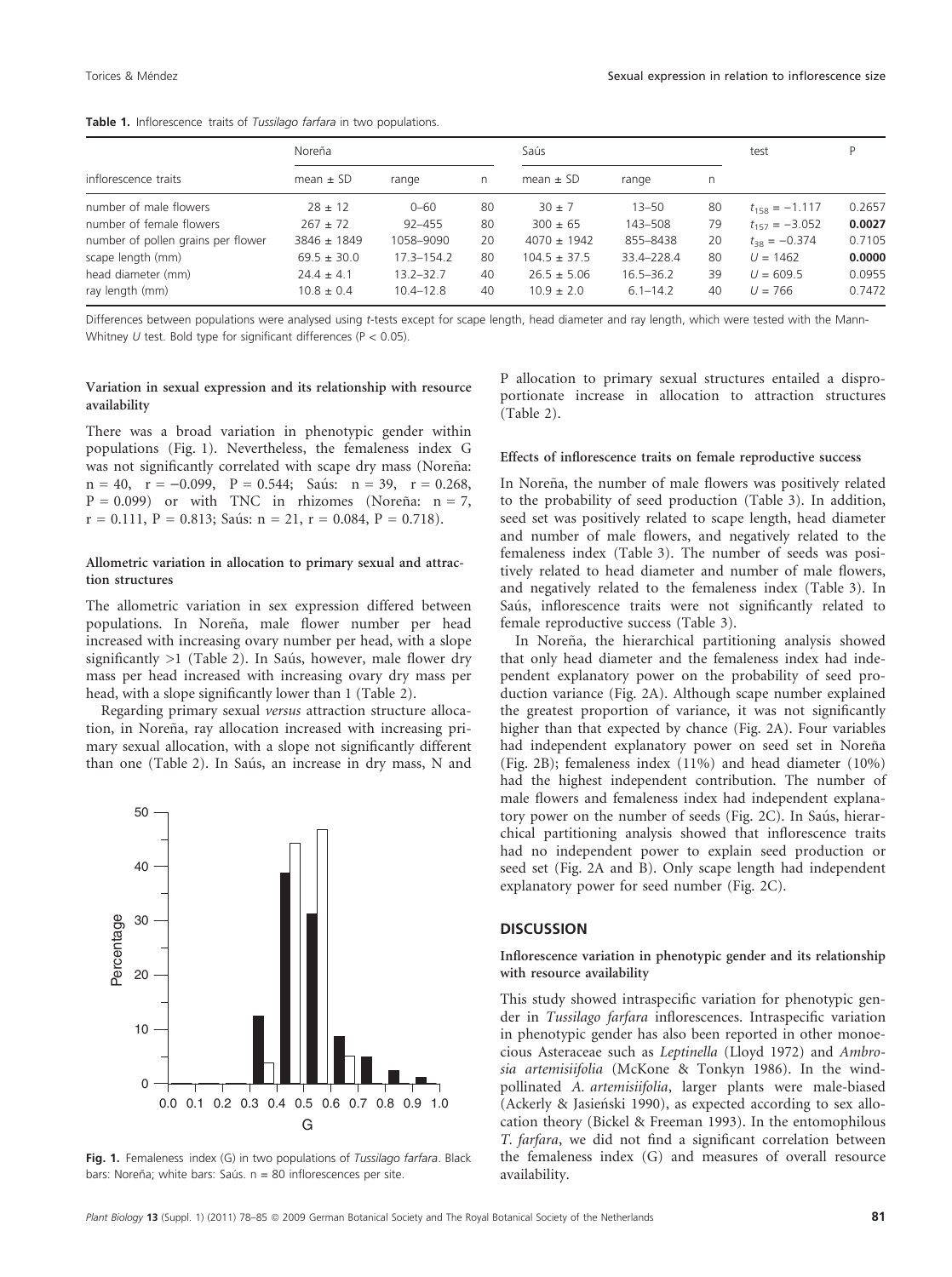| Table 2. Allocation to male flowers versus ovaries or to attractive versus primary sexual structures in inflorescences of Tussilago farfara. |  |
|----------------------------------------------------------------------------------------------------------------------------------------------|--|
|----------------------------------------------------------------------------------------------------------------------------------------------|--|

| currency | structure (y versus x)           | n  |            | $b_{\text{RMA}}$ $\pm$ SE | df                       |                          |         |
|----------|----------------------------------|----|------------|---------------------------|--------------------------|--------------------------|---------|
| Noreña   |                                  |    |            |                           |                          |                          |         |
| number   | male Flowers versus Ovaries      | 40 | 0.513      | $1.860 \pm 0.261$         | 38                       | 3.299                    | $***$   |
| dry mass | male Flowers versus Ovaries      | 29 | $0.330$ ns | $\overline{\phantom{0}}$  | $\overline{\phantom{0}}$ | $\overline{\phantom{0}}$ |         |
| dry mass | attractive versus Primary sexual | 29 | 0.784      | $1.146 \pm 0.137$         | 27                       | 1.062                    | ns      |
| Saús     |                                  |    |            |                           |                          |                          |         |
| number   | male Flowers versus Ovaries      | 40 | $0.286$ ns |                           |                          |                          |         |
| dry mass | male Flowers versus Ovaries      | 39 | 0.405      | $0.760 \pm 0.114$         | 37                       | 2.1                      | $\star$ |
| N        | male Flowers versus Ovaries      | 24 | 0.569      | $1.034 \pm 0.181$         | 22                       | 0.186                    | ns      |
| P        | male Flowers versus Ovaries      | 23 | $0.086$ ns |                           |                          |                          |         |
| dry mass | attractive versus Primary sexual | 39 | 0.779      | $1.765 \pm 0.190$         | 37                       | 4.034                    | $***$   |
| N        | attractive versus Primary sexual | 22 | 0.571      | $2.135 \pm 0.392$         | 20                       | 2.896                    | $***$   |
| P        | attractive versus Primary sexual | 22 | 0.411      | $1.807 \pm 0.368$         | 20                       | 2.191                    | $\star$ |

Reduced Major Axis (RMA) regression was utilised to obtain the slope (bRMA) and significant departure from  $b = 1$  was tested by a t-test. This test is not reported when correlation was not significant. All variables were log10 transformed.  $r =$  Pearson correlation coefficient ; SE = standard error. \*P < 0.05;  $*$ \*P < 0.01; \*\*\*P < 0.001.

Table 3. Bivariate correlations between inflorescence traits and female reproductive success.

| inflorescence traits  | n  | probability of fruit production coefficient | n  | seed set coefficient | $\mathsf{n}$ | no. of seeds coefficient |
|-----------------------|----|---------------------------------------------|----|----------------------|--------------|--------------------------|
| Norena                |    |                                             |    |                      |              |                          |
| no. of scapes         | 31 | $0.108$ (P = 0.070)                         | 21 | $0.170$ (P = 0.462)  | 21           | $0.138$ (P = 0.550)      |
| scape length          | 40 | $0.004$ (P = 0.347)                         | 24 | $0.462$ (P = 0.023)  | 24           | $0.383$ (P = 0.065)      |
| head diameter         | 40 | $0.020$ (P = 0.136)                         | 24 | $0.421 (P = 0.040)$  | 24           | $0.495$ (P = 0.014)      |
| ray length            | 40 | $0.037 (P = 0.212)$                         | 24 | $-0.284$ (P = 0.179) | 24           | $-0.184$ (P = 0.390)     |
| femaleness index      | 40 | $0.395$ (P = 0.499)                         | 24 | $-0.599$ (P = 0.002) | 24           | $-0.524$ (P = 0.009)     |
| no. of female flowers | 40 | $0.002$ (P = 0.102)                         | 24 | $-0.050$ (P = 0.816) | 24           | $0.264$ (P = 0.213)      |
| no. of male flowers   | 40 | $0.021$ (P = 0.047)                         | 24 | $0.493$ (P = 0.014)  | 24           | $0.656$ (P = 0.000)      |
| Saus                  |    |                                             |    |                      |              |                          |
| no. of scapes         | 40 | $-0.092$ (P = 0.192)                        | 15 | $0.071$ (P = 0.801)  | 15           | $0.053$ (P = 0.851)      |
| scape length          | 40 | $-0.004$ (P = 0.133)                        | 15 | $-0.293$ (P = 0.290) | 15           | $-0.207$ (P = 0.458)     |
| head diameter         | 39 | $-0.016$ (P = 0.181)                        | 15 | $-0.093$ (P = 0.741) | 15           | $0.013$ (P = 0.964)      |
| ray length            | 40 | $-0.043$ (P = 0.148)                        | 15 | $0.066$ (P = 0.815)  | 15           | $0.125$ (P = 0.657)      |
| femaleness index      | 40 | $-1.042$ (P = 0.109)                        | 15 | $-0.235$ (P = 0.399) | 15           | $-0.128$ (P = 0.649)     |
| no. of female flowers | 40 | $-0.001$ (P = 0.182)                        | 15 | $-0.220$ (P = 0.430) | 15           | $-0.012$ (P = 0.966)     |
| no. of male flowers   | 40 | $-0.013$ (P = 0.221)                        | 15 | $0.015$ (P = 0.958)  | 15           | $0.087$ (P = 0.759)      |

For the probability of fruit production, the coefficient of the logistic regression is shown; for the other two variables, the value of Pearson's r is shown. Bold type for significant correlations ( $P < 0.05$ ).

# Allometric variation in allocation to primary sexual and attraction structures

Previous studies have documented allometric variation in allocation to floral or inflorescence structures, either disproportionate increases in female allocation (Koelewijn & Hunscheid 2000; Méndez & Traveset 2003; Hiraga & Sakai 2007), male allocation (Méndez 2001; Ishii 2004) or in allocation to attraction structures (Méndez 2001). However, the patterns in the present study were more intricate. Namely, we obtained contrasting allometric relationships in different populations. Based on a tentative pilot study showing partial self-compatibility in our study sites (results not shown), we expected that larger inflorescences would show a bias towards female allocation because partially or completely selfing plants are expected to allocate less to attraction and male function (Charlesworth & Charlesworth 1981; Charlesworth & Morgan 1991). Increases in inflorescence size entailed disproportionate increases in male allocation at one site, but disproportionate increases in both female and attraction allocation at the other one. Although it is rather likely that allometric variation in sexual allocation is population-specific rather than species-specific (e.g., Delesalle & Mazer 2009), we are only aware of one other species in which the allometry of sexual allocation differs between sites. In Cardiocrinum cordatum, one population growing under a sparse canopy increased maleness with increasing plant size, while another population under a closed canopy increased femaleness with increasing plant size (Cao & Kudo 2008). Cao & Kudo (2008) suggest that contrasting photosynthetic gain in each environment could be responsible for their results. T. farfara lacks photosynthetic tissue at flowering time, but differences between populations in photosynthetic gain later in the season, or in storage, could mediate this response because TNC concentration was higher in the open than in the shaded site (results not shown). This hypothesis needs further examination under experimental conditions.

Two other alternative explanations deserve further experimental attention. The first is that contrating light environments differentially affected visibility of the flowers to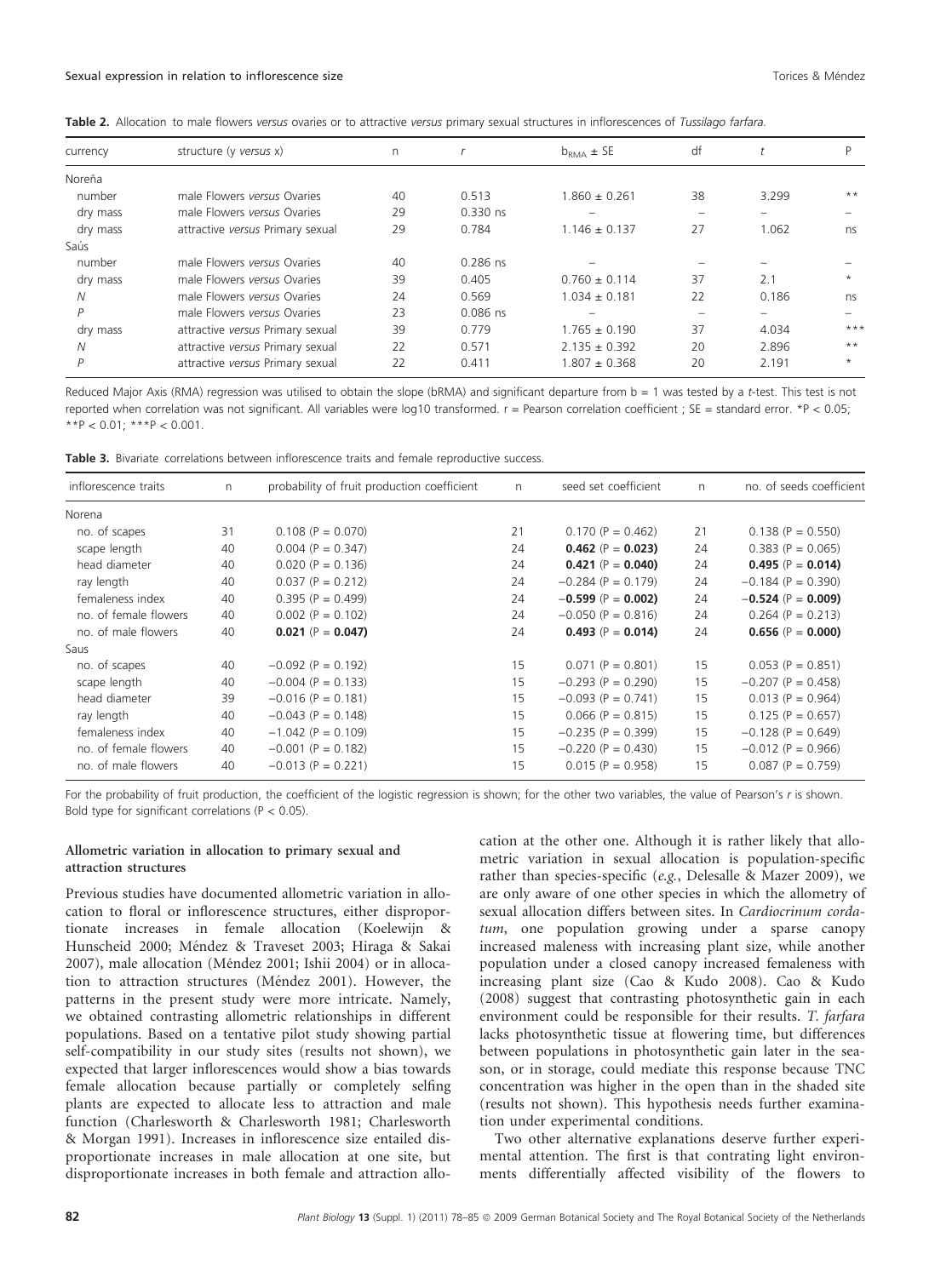

Inflorescence traits

Fig. 2. Independent contributions of each inflorescence trait estimated from hierarchical partitioning for female reproductive success. The bars indicate percentage of explained variance in female reproductive success, estimated as A: the probability of seed production, B: seed set, and C: number of seeds, explained for each of the seven inflorescence traits by hierarchical partitioning in Noreña (black bars) and Saús (white bars). Variables marked with an asterisk independently explained a greater proportion of variance that would be expected by chance (with  $P < 0.05$ ). No. scapes = number of scapes; Sc. length = scape length; Head diam. = head diameter; No. female = number of female flowers; No. male = number of male flowers.

pollinators, thus influencing the potential gain through male and female functions. Pollen limitation is very likely in our sites because we only detected three syrphids visiting T. farfara in 200 min of systematic observations. The second is that the extent of selfing could also differ among sites.

Unexpectedly, we found an increase in both female and attraction structures at one of our study sites. Although attraction structures are expected to increase male function (Bell 1985), we suggest that the increase in allocation to these structures cannot be separated from that to female structures in Asteraceae, because it is not possible to produce a ray without producing a female flower and vice versa. Under this scenario, it is not possible to disentangle whether it was female or attraction allocation that was actually favoured in Saús. This means that the unequivocal relationship between structure and function often assumed in the study of reproductive and sexual allocation (Bazzaz et al. 2000) is misleading in this case.

#### Effects of inflorescence traits on female reproductive success

In the open site, we found higher female reproductive success in larger, showier inflorescences, i.e., those with longer scape and head diameter. This is consistent with previous findings in other Asteraceae (Andersson 1991; Nielsen et al. 2002; Kirchner et al. 2005). Again, our results revealed outcomes not expected from our initial portrayal of the influence of sex expression on female reproductive success. In monoecious species, fertility is positively correlated with femaleness (e.g., Lázaro & Méndez 2007). We found exactly the opposite, i.e., a positive influence of male flowers and a negative influence of femaleness.

A similar violation of the univocal relationship between structure and function in the capitulum of Asteraceae could explain the positive influence of male flowers on female reproductive success. We suggest that such influence could be due to a role of male flowers in pollinator attraction. Male flowers produce pollen, which is a reward for floral visitors. Furthermore, odour emission has been reported at the petal tips, anthers and pollen grains of male flowers (Wild et al. 2003). Additional evidence comes from our pilot mating system experiment, because emasculated exogamous inflorescences produced significantly lower seed number and seedset than unmanipulated control inflorescences (result not shown). This result was also found by Wild et al. (2003). Furthermore, given the observed capacity of geitonogamous selfing in this species, self-pollination would be increased by increasing the number or proportion of male florets.

# Allocation currency

In general, patterns of allometric variation in sexual allocation were consistent across allocation currencies. For allocation to male versus female structures, only the number of flowers in Noreña and dry mass in Saús showed an allometric variation in allocation, although the trends were opposite in these two populations. Regarding allocation to attraction versus primary sexual structures, patterns of allometric variation were consistent across allocation currencies. Our findings differ from those of Méndez & Traveset (2003), where only number of structures but none of the other currencies (dry mass, N and P) showed an allometric variation in allocation.

In conclusion, there was allometric variation in allocation to inflorescence structures in T. farfara. Unexpectedly, the two studied populations showed contrasting patterns of allocation to inflorescence structures with an increase of inflores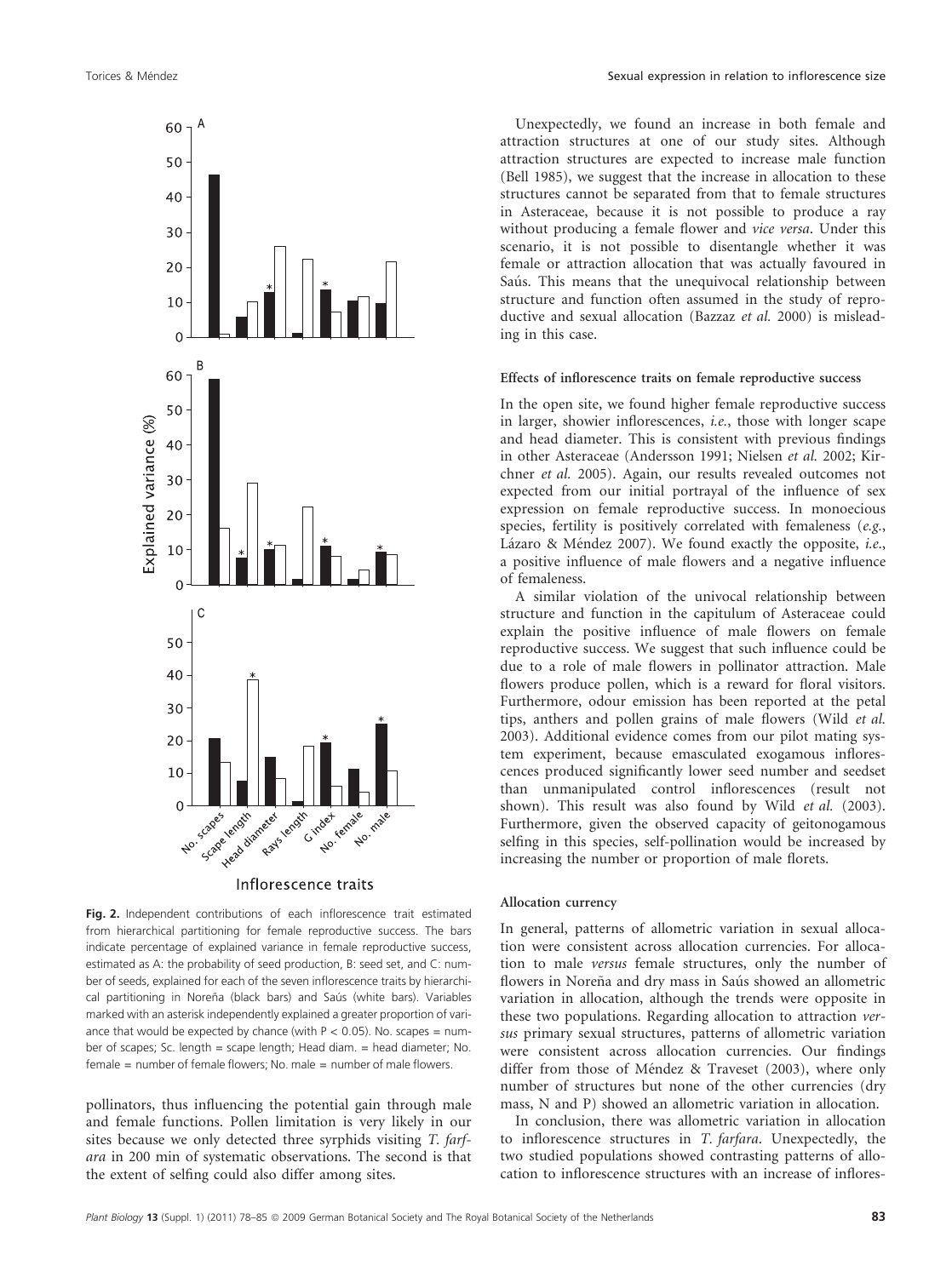cence size. These allometric patterns were not easily interpretable when naïvely assuming an unequivocal relationship between structure and function for the inflorescence structures. First, it was not possible to disentangle whether attraction or female function drove the allometric pattern found in one of the sites because it is not possible to produce rays without producing female flowers and vice versa. Second, male flowers could have a relevant role in attraction in the other site. Thus, experimental manipulation may be the only way to disentangle the causes of the allometric patterns in some species that have inflorescences as pollination units.

# ACKNOWLEDGEMENTS

We thank Lucía de Soto, Herminio S. Nava, Constantino Torices and Jorge Valle for their help in the field; Miguel A. Fernández Márquez for lab help; Yolanda Valinani for help in nutrient analysis; Blanca del Río and José Miguel Olano for help in carbohydrate analysis; Jordi Bosch for pollen counting; Javier Gutiérrez, Cristina Fernández-Aragon, Raúl García-Camacho, Sonja García, Sonia Hernández and Alicia Quirós for statistical advice; and Stefan Andersson for helpful comments on the manuscript. Matthew Bowker kindly reviewed the English. This study was supported by a FPU grant from the Spanish Ministry of Education to R.T.

# **REFERENCES**

- Ackerly D.D., Jasieński M. (1990) Size-dependent variation of gender in high density stands of the monoecious annual, Ambrosia artemisiifolia (Asteraceae). Oecologia, 82, 474–477.
- Andersson S. (1991) Floral display and pollination success in Achillea ptarmica (Asteraceae). Holarctic Ecology, 14, 186–191.
- Andersson S. (1996) Floral display and pollination success in Senecio jacobaea (Asteraceae): interactive effects of head and corymb size. American Journal of Botany, 83, 71–75.
- Arroyo M.T.K., Till-Bottraud I., Torres C., Henríquez C.A., Martínez J. (2007) Display size preferences and foraging habits of high Andean butterflies pollinating Chaetanthera lycopodioides (Asteraceae) in the subnival of the central Chilean Andes. Arctic, Antarctic and Alpine Research, 39, 347–352.
- Ashman T.-L., Baker I. (1992) Variation in floral sex allocation with time of season and currency. *Ecology*, **73**, 1237–1243.
- Bazzaz F.A., Ackerly D.D., Reekie E.G. (2000) Reproductive allocation in plants. In: Fenner M. (Ed.), Seeds: the ecology of regeneration in plant communities. CAB International, Wallingford, UK: pp. 1–29.
- Bell G. (1985) On the function of flowers. Proceedings of the Royal Society of London. Series B, Biological Sciences, 223, 224–265.
- Bickel A.M., Freeman D.C. (1993) Effects of pollen vector and plant geometry on floral sex ratio in monoecious plants. American Midland Naturalist, 130, 239–247.
- Bostock S.J., Benton R.A. (1979) The reproductive strategies of five perennial compositae. Journal of Ecology, 67, 91–108.
- Brunet J. (1992) Sex allocation in hermaphroditic plants. Trends in Ecology and Evolution, 7, 79–84.
- Burtt B.L. (1961) Compositae and the study of functional evolution. Transactions of the Botanical Society of Edinburgh, 39, 216–232.
- Cao G.-X., Kudo G. (2008) Size-dependent sex allocation in a monocarpic perennial herb, Cardiocrinum cordatum (Liliaceae). Plant Ecology, 194, 99–107.
- Carroll S.B., Delph L.F. (1996) The effects of gender and plant architecture on allocation to flowers in dioecious Silene latifolia (Caryophyllaceae). International Journal of Plant Sciences, 157, 493–500.
- Charlesworth D., Charlesworth B. (1981) Allocation of resources to male and female functions in hermaphrodites. Biological Journal of Linnean Society, 15, 57–74.
- Charlesworth D., Morgan M.T. (1991) Allocation of resources to sex functions in flowering plants. Philosophical Transactions of the Royal Society of London. Series B, Biological Sciences, 332, 91–102.
- Charnov E.L. (1982) The theory of sex allocation. Princeton University Press, Princeton, NJ, USA.
- Chevan A., Sutherland M. (1991) Hierarchical partitioning. The American Statistician, 45, 90–96.
- Conner J.K., Rush S. (1996) Effects of flower size and number on pollinator visitation to wild radish, Raphanus raphanistrum. Oecologia, 105, 509–516.
- Cruden R.W. (1977) Pollen–ovule ratios: a conservative indicator of breeding systems in flowering plants. Evolution, 31, 32–46.
- Cruzan M.B., Neal P.R., Willson M.F. (1988) Floral display in Phyla incisa: consequences for male and female reproductive success. Evolution, 42, 505-515.
- Delesalle V.A., Mazer S.J. (2009) Size-dependent pollen:ovule ratios and the allometry of floral sex allocation in Clarkia (Onagraceae) taxa with contrasting mating systems. American Journal of Botany, 96, 968–978.
- Fox J.F. (1993) Size and sex allocation in monoecious woody plants. Oecologia, 94, 110–113.
- Freeman D.C., McArthur E.D., Harper K., Blauer A.C. (1981) Influence of environment on the floral sex ratio of monoecious plants. Evolution, 35, 194–197.
- Fryxell P.A. (1957) Mode of reproduction of higher plants. The Botanical Review, 23, 135–233.
- Goldman D.A., Willson M.F. (1986) Sex allocation in functionally hermaphroditic plants: a review and critique. The Botanical Review, 52, 157–194.
- Gómez J.M., Bosch J., Perfectti F., Abdelaziz M., Fernandez J.D., Camacho J.P.M. (2008) Association between floral traits and reward in Erysimum mediohispanicum (Brassicaceae). Annals of Botany, 101, 1413–1420.
- Harder L.D., Barrett S.C.H. (1995) Mating cost of large floral displays in hermaphrodite plants. Nature, 373, 512–515.
- Hiraga T., Sakai S. (2007) The effects of inflorescence size and flower position on biomass and temporal sex allocation in Lobelia sessiflora. Plant Ecology, 188, 205–214.
- Ishii H.S. (2004) Increase of male reproductive components with size in an animal-pollinated hermaphrodite, Narthecium asiaticum (Liliaceae). Functional Ecology, 18, 130–137.
- Ishii H.S., Sakai S. (2002) Temporal variation in floral display size and individual floral sex allocation in racemes of Narthecium asiaticum (Liliaceae). American Journal of Botany, 89, 441–446.
- de Jong T.J. (2000) From pollen dynamics to adaptive dynamics. Plant Species Biology, 15, 31–41.
- Kawarasaki S., Hori H. (1999) Effect of flower number on the pollinator attractiveness and the threshold plant size for flowering in Pertya triloba (Asteraceae). Plant Species Biology, 14, 69–74.